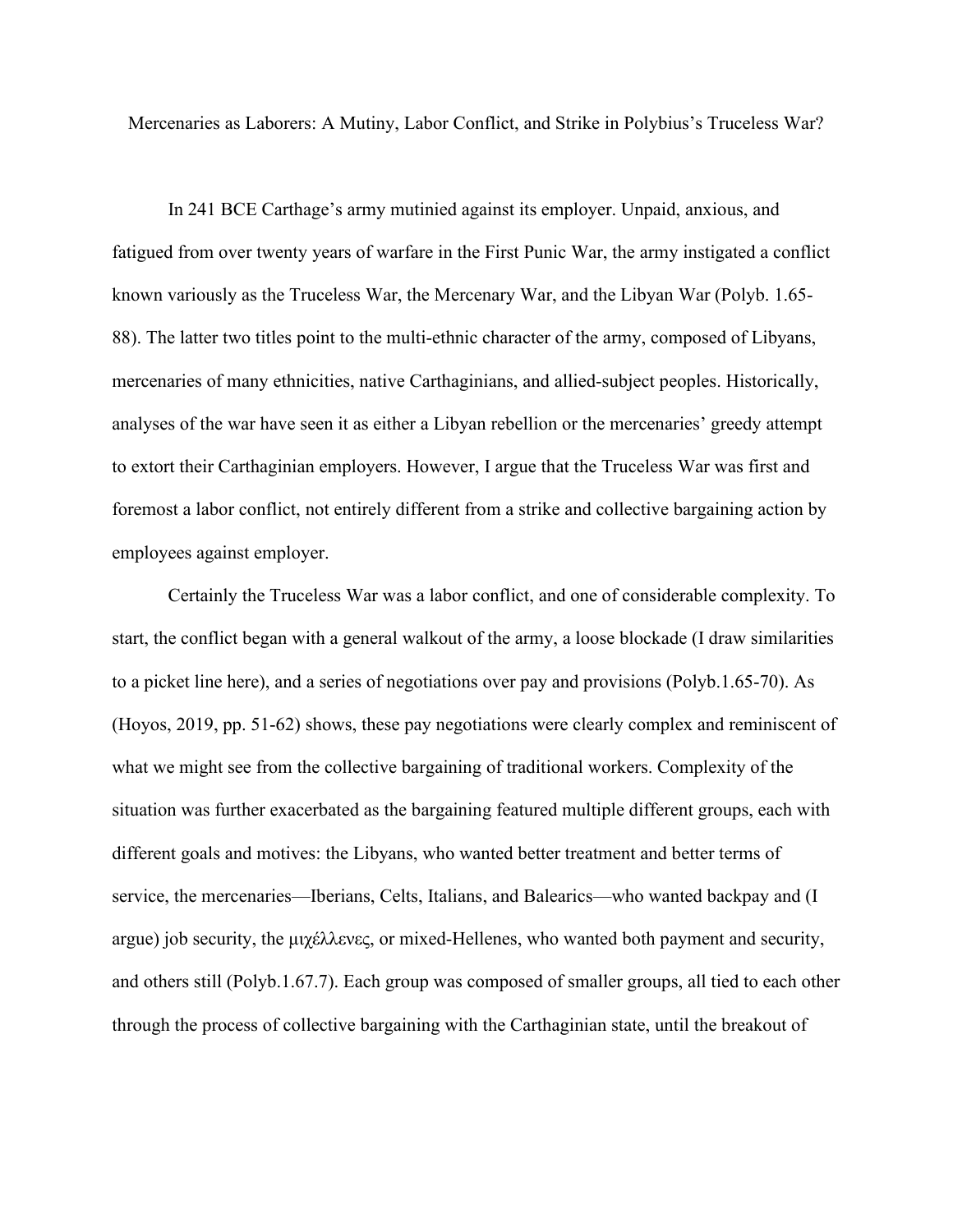violence in late 241 BCE. In almost all senses, this was a complex collective bargaining action. And, for those hoping to sign back on with the Carthaginians, it was little different from a strike.

Historically, there has been academic hesitation to see soldiers (such as those in the Truceless War) as laborers capable of striking or bargaining. Connections which can easily be drawn between ancient militaries and labor movements have not been drawn. Only a few analyses even exist which treat soldiers as laborers themselves, with most works on labor and militaries concentrating on early modern armies and navies (Field and Freeman, 2011). In the case of the Truceless War, no author has framed the conflict as one chiefly over labor rights. Hoyos (2019), the most complete work on the Truceless War, comes close to such an analysis, giving a strong analysis of the motivations of the Carthaginian mutineers, but still lacks any designation of the conflict as a labor conflict.

Such a designation is backed by modern analyses on militaries and labor. Lammers (1969) notes that strikes and early modern mutinies often have the same goals and methods, with the majority of both advocating for better working conditions over secession or overthrow. I argue that this extends to the mutinous Carthaginian army as well, which (at first) sought workplace advantages rather than secession or overthrow. I further argue that, in the case of the army in the Truceless War, any distinction between laborers and soldiers is arbitrary; as Levy (2007) shows, the largest difference between soldiers and civilian laborers is that soldiers are often paid in symbolic rewards in addition to material rewards. Yet Polybius shows that the mutineers sought entirely material rewards for service, bringing them even closer to their civilian counterparts. And, it is clear that strikes, labor struggles, and collective bargaining can be a violent process, such as the process seen in the Truceless War. Indeed, Gourevitch (2018) asserts that most strikes, by their very nature, need to use coercive tactics and violate basic liberties in